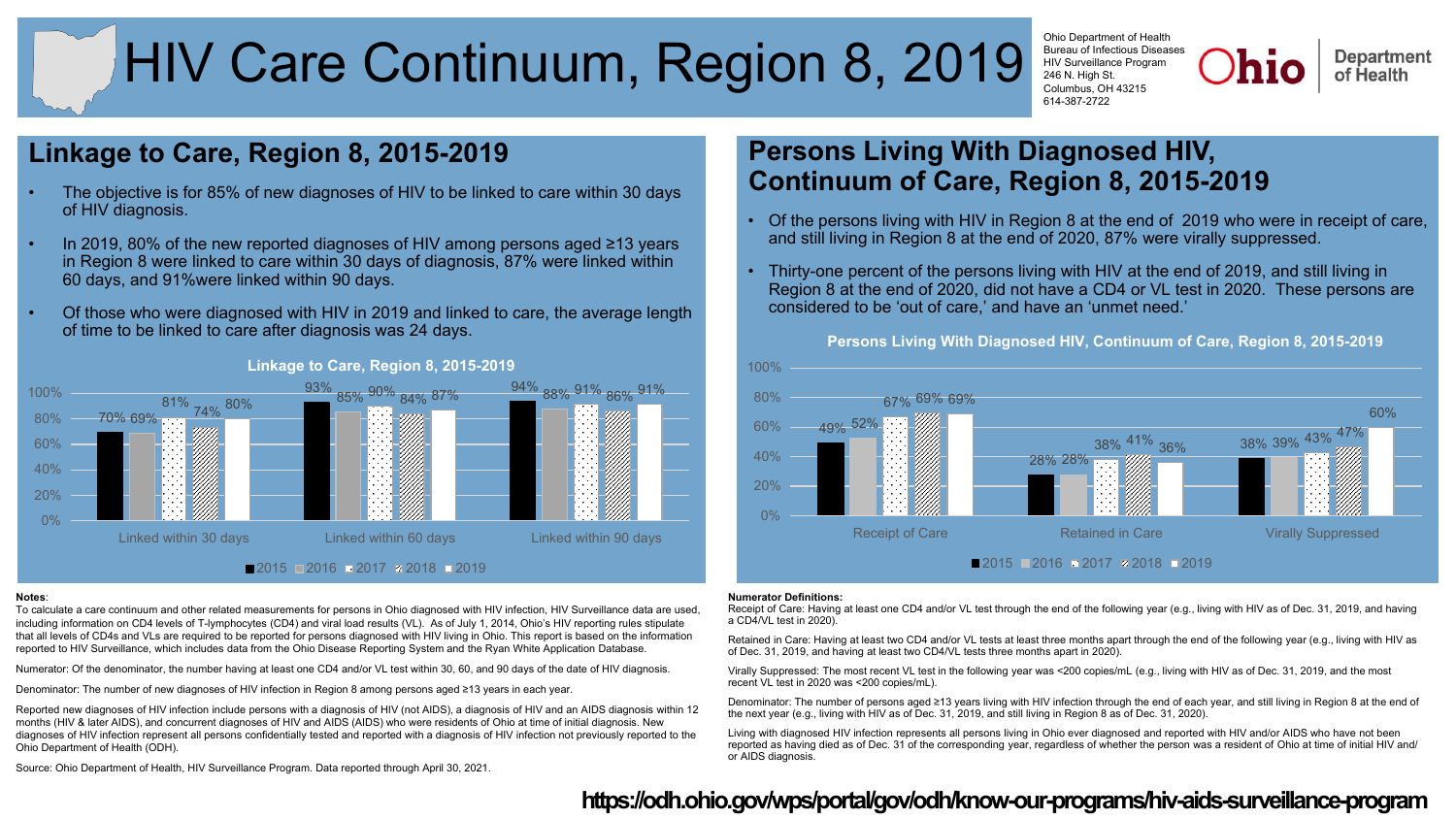|                                   | <b>Linkage to Care</b> |                          |                          |                   |                     |                          |                          |  |  |  |
|-----------------------------------|------------------------|--------------------------|--------------------------|-------------------|---------------------|--------------------------|--------------------------|--|--|--|
|                                   | 2019<br>Denominator    |                          |                          |                   |                     |                          |                          |  |  |  |
| Sex at birth                      | <b>Numerator</b>       |                          |                          |                   |                     |                          |                          |  |  |  |
|                                   | Linked w/in 30 days    |                          | Linked w/in 60 days      |                   | Linked w/in 90 days |                          | <b>Total</b>             |  |  |  |
|                                   | No.                    | $\frac{0}{0}$            | No.                      | $\frac{0}{0}$     | No.                 | $\frac{9}{6}$            |                          |  |  |  |
| Male                              | 131                    | 85%                      | 141                      | 91%               | 147                 | 95%                      | 155                      |  |  |  |
| Female                            | 44                     | 69%                      | 49                       | 77%               | 53                  | 83%                      | 64                       |  |  |  |
| Age                               |                        |                          |                          |                   |                     |                          |                          |  |  |  |
| $13 - 14$                         | -                      | $\overline{\phantom{0}}$ | $\overline{\phantom{0}}$ | $\qquad \qquad -$ | $\qquad \qquad -$   | $\overline{\phantom{0}}$ | $\overline{\phantom{0}}$ |  |  |  |
| 15-19                             | 8                      | 100%                     | 8                        | 100%              | 8                   | 100%                     | 8                        |  |  |  |
| $\overline{20} - 24$              | 25                     | 71%                      | 28                       | 80%               | 31                  | 89%                      | 35                       |  |  |  |
| $25 - 29$                         | 33                     | 85%                      | 33                       | 85%               | 35                  | 90%                      | 39                       |  |  |  |
| $30 - 34$                         | 28                     | 74%                      | 35                       | 92%               | 36                  | 95%                      | 38                       |  |  |  |
| 35-39                             | 26                     | 76%                      | 30                       | 88%               | 31                  | 91%                      | 34                       |  |  |  |
| 40-44                             | 17                     | 77%                      | 18                       | 82%               | 20                  | 91%                      | 22                       |  |  |  |
| 45-49                             | 11                     | 92%                      | 11                       | 92%               | 11                  | 92%                      | 12                       |  |  |  |
| 50-54                             | 10                     | 77%                      | 10                       | 77%               | 11                  | 85%                      | 13                       |  |  |  |
| 55-64                             | 12                     | 92%                      | 12                       | 92%               | 12                  | 92%                      | 13                       |  |  |  |
| $65+$                             | 5                      | 100%                     | 5                        | 100%              | 5                   | 100%                     | $\overline{5}$           |  |  |  |
| <b>Race/Ethnicity</b>             |                        |                          |                          |                   |                     |                          |                          |  |  |  |
| American Indian/Alaska Native     | -                      | $\overline{\phantom{0}}$ |                          | -                 | $\qquad \qquad -$   | -                        | $\qquad \qquad -$        |  |  |  |
| Asian/Pacific Islander            |                        |                          |                          |                   |                     |                          |                          |  |  |  |
| Black/African-American            | 80                     | 87%                      | 83                       | 90%               | 85                  | 92%                      | 92                       |  |  |  |
| Hispanic/Latino                   | 8                      | 73%                      | 9                        | 82%               | 10                  | 91%                      | 11                       |  |  |  |
| White                             | 75                     | 73%                      | 85                       | 83%               | 92                  | 89%                      | 103                      |  |  |  |
| Multi-race                        | 12                     | 92%                      | 13                       | 100%              | 13                  | 100%                     | 13                       |  |  |  |
| <b>Transmission Category</b>      |                        |                          |                          |                   |                     |                          |                          |  |  |  |
| Male-to-male sexual contact       | 66                     | 92%                      | 67                       | 93%               | 70                  | 97%                      | 72                       |  |  |  |
| Male IDU                          | 19                     | 66%                      | 25                       | 86%               | 27                  | 93%                      | 29                       |  |  |  |
| Male-to-male sexual contact & IDU | 11                     | 100%                     | 11                       | 100%              | 11                  | 100%                     | 11                       |  |  |  |
| Male heterosexual contact         | 6                      | 100%                     | 6                        | 100%              | 6                   | 100%                     | $6\phantom{.}6$          |  |  |  |
| Male other/unknown                | 29                     | 78%                      | 32                       | 86%               | 33                  | 89%                      | 37                       |  |  |  |
| Female IDU                        | 18                     | 56%                      | 22                       | 69%               | 26                  | 81%                      | 32                       |  |  |  |
| Female heterosexual contact       | 25                     | 83%                      | 26                       | 87%               | 26                  | 87%                      | 30                       |  |  |  |
| Female other/unknown              | 1                      | 50%                      | $\mathbf{1}$             | 50%               | $\mathbf 1$         | 50%                      | $\overline{2}$           |  |  |  |
| Total                             | 175                    | 80%                      | 190                      | 87%               | 200                 | 91%                      | 219                      |  |  |  |

## **Notes:**

Numerator: Of the denominator, the number having at least one CD4 and/or VL test within 30, 60, and 90 days of the date of HIV diagnosis.

Denominator: The number of new diagnoses of HIV infection in Region 8 among persons aged ≥13 years in each year.

Reported new diagnoses of HIV infection include persons with a diagnosis of HIV (not AIDS), a diagnosis of HIV and an AIDS diagnosis within 12 months (HIV & later AIDS), and concurrent diagnoses of HIV and AIDS (AIDS) who were residents of Ohio at time of initial diagnosis.

Male and female refer to sex assigned at birth.

Hispanics/Latinos may be of any race. In this report, persons with a race of American Indian/Alaska Native, Asian/Pacific Islander, Black/African-American, white, or multi-race are not Hispanic. Asian/Pacific Islander includes Native Hawaiians.

Transmission categories are mutually exclusive, hierarchical categories defined by the CDC and system-calculated using sex at birth and risk factor history to determine mode of transmission. A person with multiple risks is only represented in the highest category based on the CDC hierarchical algorithm. Thus, transgender women are included in the male-to-male sexual contact transmission category if assigned male at birth and risk factor history indicates sex with males. Please note this is for the categorization of HIV transmission categories only and not to describe sexual orientation.

Region 8: Brown, Butler, Clermont, Clinton, Hamilton, Highland, Warren Counties.

Dash (–) indicates no cases were reported for the given category. Small numbers should be interpreted with caution.

Source: Ohio Department of Health, HIV Surveillance Program. Data reported through April 30, 2021.